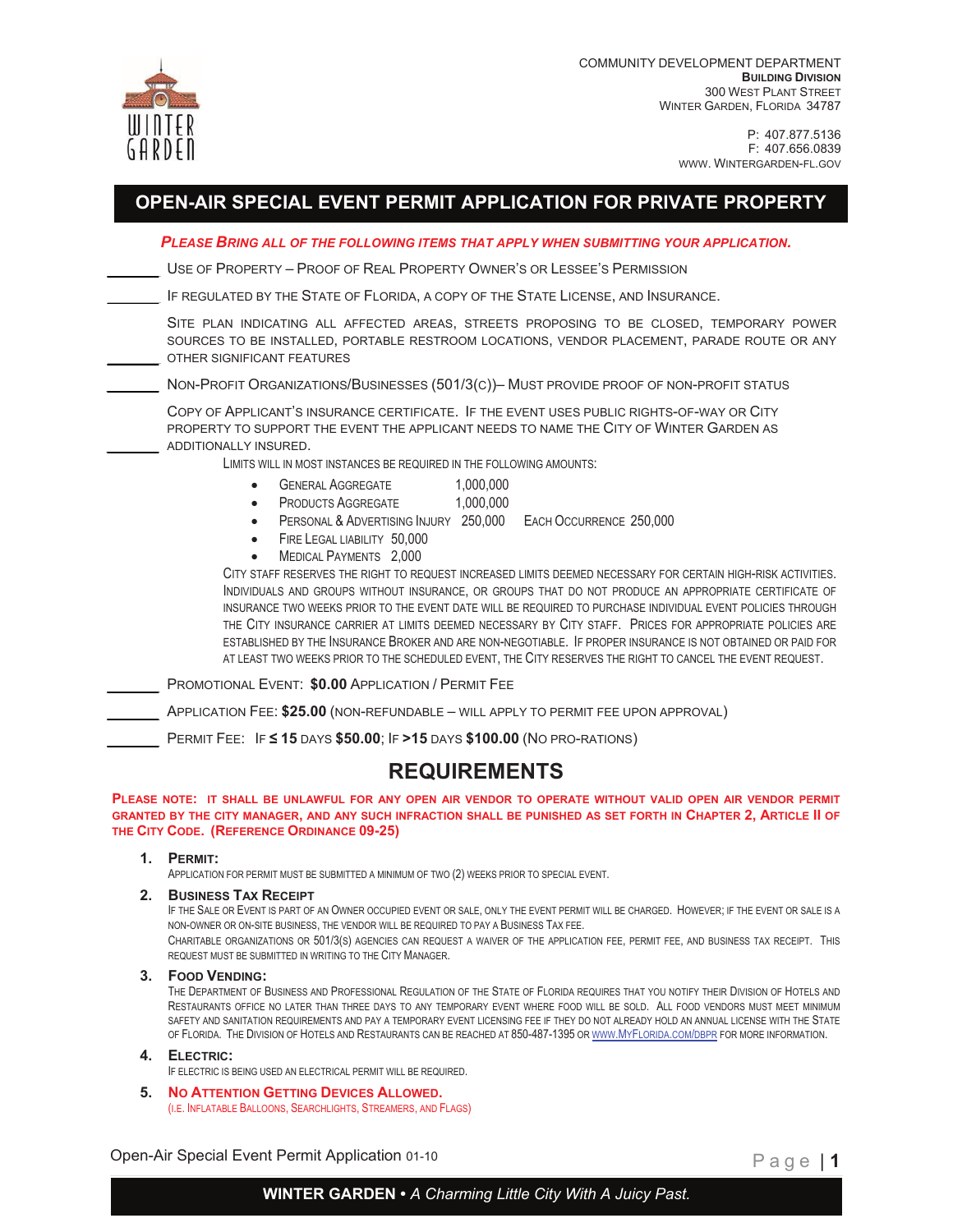

P: 407.877.5136 F: 407.656.0839 [WWW. WINTERGARDEN-FL.GOV](WWW.WINTERGARDEN-FL.GOV) 

# **OPEN-AIR SPECIAL EVENT PERMIT APPLICATION FOR PRIVATE PROPERTY**

| <b>ORGANIZATION/GROUP NAME:</b>   |                                                                                                                                                                                                                               |                                 |
|-----------------------------------|-------------------------------------------------------------------------------------------------------------------------------------------------------------------------------------------------------------------------------|---------------------------------|
| NAME OF EVENT:                    | the control of the control of the control of the control of the control of the control of the control of the control of the control of the control of the control of the control of the control of the control of the control |                                 |
| <b>BUSINESS ADDRESS:</b>          |                                                                                                                                                                                                                               |                                 |
|                                   | BUSINESS PHONE: BUSINESS FACSIMILE:                                                                                                                                                                                           |                                 |
| EMAIL:                            |                                                                                                                                                                                                                               |                                 |
| <b>MAILING ADDRESS</b>            |                                                                                                                                                                                                                               |                                 |
|                                   |                                                                                                                                                                                                                               |                                 |
|                                   |                                                                                                                                                                                                                               |                                 |
| EVENT LOCATION:                   |                                                                                                                                                                                                                               |                                 |
| (MAP MUST BE ATTACHED)            |                                                                                                                                                                                                                               |                                 |
| CITY:                             |                                                                                                                                                                                                                               |                                 |
| <b>TYPE OF EVENT</b>              | <b>EVENT DETAILS</b>                                                                                                                                                                                                          | <b>EVENT EQUIPMENT</b>          |
| FESTIVAL                          | <b>ADMISSION CHARGE/TICKET SALES</b>                                                                                                                                                                                          | <b>AMPLIFIED SPEAKING/MUSIC</b> |
| EXHIBIT(S)                        | <b>ALCOHOL SERVED</b>                                                                                                                                                                                                         | PORTABLE RESTROOMS              |
| CARNIVAL/CIRCUS/FAIR              | <b>ALCOHOL SALES</b>                                                                                                                                                                                                          | <b>SPORTS EQUIPMENT</b>         |
| <b>GENERAL MEETING</b>            | FIREWORKS/PYROTECHNICS                                                                                                                                                                                                        | STAGE/PROPS/PRODUCTION          |
| PARADE                            | FOOD VENDORS: # OF                                                                                                                                                                                                            | <b>INFLATABLE DEVICES</b>       |
| <b>SPORTING EVENT/COMPETITION</b> | MERCHANDISE VENDORS: # OF                                                                                                                                                                                                     | <b>DUMPSTERS/RECEPTACLES</b>    |
| <b>WEDDING/RECEPTION</b>          | <b>OPEN TO PUBLIC</b>                                                                                                                                                                                                         | <b>COOKING EQUIPMENT USED</b>   |
| <b>REVIVAL</b>                    | <b>STREET / SIDEWALK CLOSURE</b>                                                                                                                                                                                              | GAS   OPEN FLAME                |
| OTHER: (EXPLAIN)                  | <b>CITY WATER USED</b>                                                                                                                                                                                                        | <b>*TEMPORARY EVENT SIGNAGE</b> |
|                                   | <b>ELECTRIC USED</b>                                                                                                                                                                                                          | $#$ OF:                         |
|                                   | PREVIOUSLY HELD EVENT                                                                                                                                                                                                         | $Size(S)$ :                     |
|                                   | OTHER: (EXPLAIN)                                                                                                                                                                                                              | LOCATION:                       |
|                                   |                                                                                                                                                                                                                               | TENTS - #OF:                    |
|                                   |                                                                                                                                                                                                                               | $Size(S)$ :                     |
|                                   |                                                                                                                                                                                                                               | OTHER: (EXPLAIN)                |

ALL EVENT SIGNAGE (MAX HEIGHT OF INDIVIDUAL SIGN = 8'; SETBACK = 15' FROM PROPERTY LINE)<br>NO STREAMERS, PENNANTS, FLAGS, RIBBONS, SPINNERS, OR OTHER PROHIBITED DEVICES SHALL BE INCLUDED OR INCORPORATED WITH THE<br>DISPLAY OF A

Open-Air Special Event Permit Application 01-10 **Page | 2 Page | 2** 

**WINTER GARDEN •** *A Charming Little City With A Juicy Past.*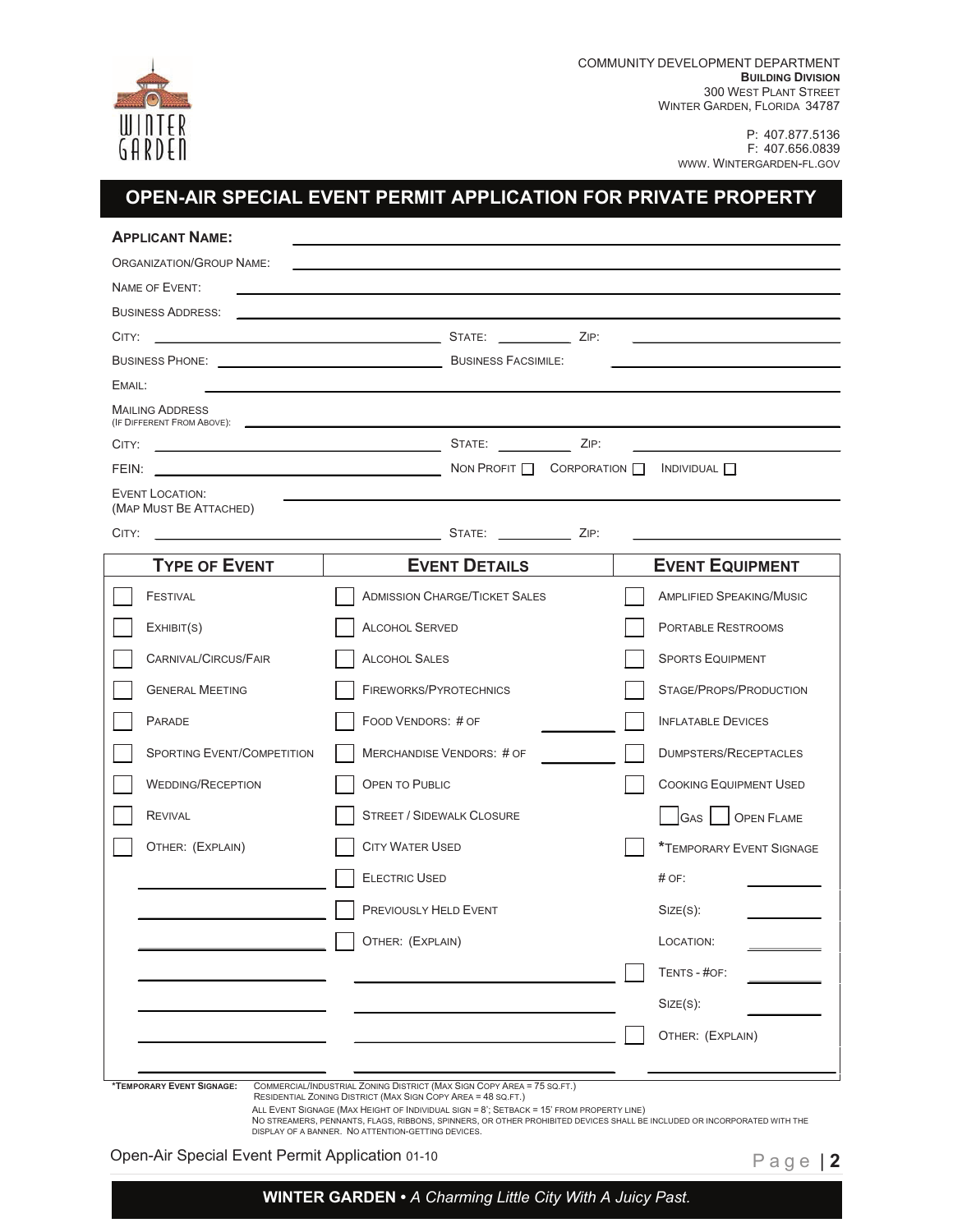

 l  $\overline{a}$  $\overline{a}$ l

P: 407.877.5136 F: 407.656.0839 [WWW. WINTERGARDEN-FL.GOV](WWW.WINTERGARDEN-FL.GOV) 

PLEASE PROVIDE A GENERAL DESCRIPTION OF THE EVENT THAT INCLUDES ALL FEATURES BEING PROPOSED TO TAKE PLACE. ELABORATE ON ANY OF THE ABOVE CHECKED ITEMS IF NECESSARY (USE BACK OF APPLICATION IF NECESSARY):

|                        | <b>DAYS AND HOURS OF EVENT:</b>                                                                                                                                                                                                |            |                                                              |            |            |            |
|------------------------|--------------------------------------------------------------------------------------------------------------------------------------------------------------------------------------------------------------------------------|------------|--------------------------------------------------------------|------------|------------|------------|
|                        | <b>START DATE:</b>                                                                                                                                                                                                             |            | <b>END DATE:</b>                                             |            |            |            |
|                        | EVENT HOURS: Network and the series of the series of the series of the series of the series of the series of the series of the series of the series of the series of the series of the series of the series of the series of t |            |                                                              |            |            |            |
| <b>SUN</b>             | <b>MON</b>                                                                                                                                                                                                                     | <b>TUE</b> | <b>WED</b>                                                   | THU        | <b>FRI</b> | <b>SAT</b> |
|                        | <b>ESTIMATED DAILY ATTENDANCE:</b>                                                                                                                                                                                             |            |                                                              |            |            |            |
| <b>SUN</b>             | <b>MON</b>                                                                                                                                                                                                                     | <b>TUE</b> | <b>WED</b>                                                   | THU        | FRI        | <b>SAT</b> |
|                        |                                                                                                                                                                                                                                |            | HOURS OF AMPLIFIED SPEAKING/MUSIC: (IF DIFFERENT FROM ABOVE) |            |            |            |
| <b>SUN</b>             | <b>MON</b>                                                                                                                                                                                                                     | <b>TUE</b> | <b>WED</b>                                                   | <b>THU</b> | FRI        | <b>SAT</b> |
|                        |                                                                                                                                                                                                                                |            |                                                              |            |            |            |
|                        |                                                                                                                                                                                                                                |            | HOURS OF STREET/SIDEWALK CLOSURE: (IF DIFFERENT FROM ABOVE)  |            |            |            |
| <b>SUN</b>             | <b>MON</b>                                                                                                                                                                                                                     | <b>TUE</b> | WED                                                          | THU        | FRI        | <b>SAT</b> |
|                        |                                                                                                                                                                                                                                |            |                                                              |            |            |            |
| ADDRESS:               |                                                                                                                                                                                                                                |            |                                                              |            |            |            |
|                        |                                                                                                                                                                                                                                |            |                                                              |            |            |            |
|                        |                                                                                                                                                                                                                                |            |                                                              |            |            |            |
| EMAIL:                 |                                                                                                                                                                                                                                |            |                                                              |            |            |            |
| <b>PROPERTY OWNER:</b> |                                                                                                                                                                                                                                |            |                                                              |            |            |            |
|                        |                                                                                                                                                                                                                                |            |                                                              |            |            |            |
|                        |                                                                                                                                                                                                                                |            |                                                              |            |            |            |
| ADDRESS:               |                                                                                                                                                                                                                                |            |                                                              |            |            |            |

**WINTER GARDEN •** *A Charming Little City With A Juicy Past.*